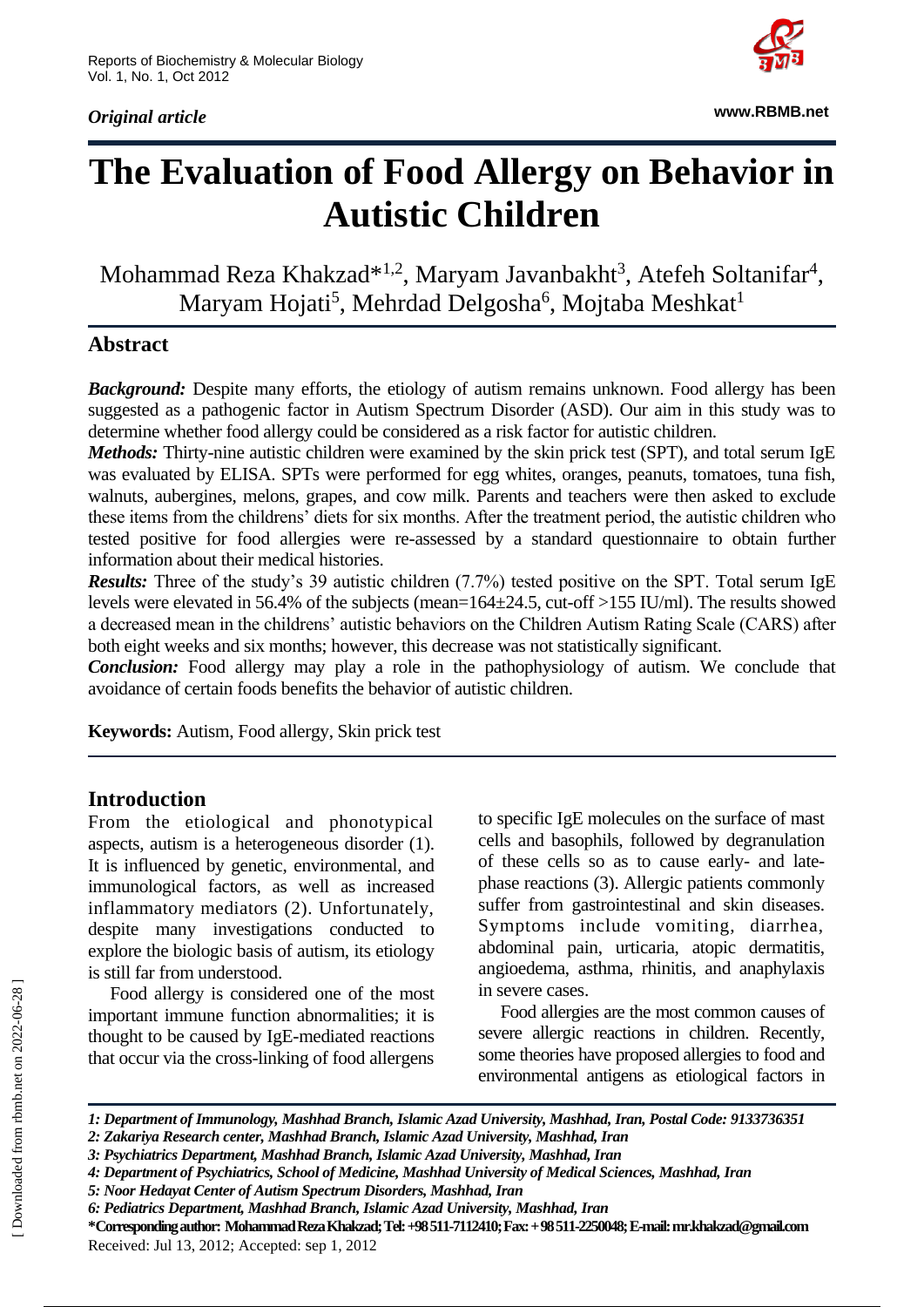autistic children (4). Gastrointestinal problems are important causes of morbidity among autistic children. These problems are often referred to as food allergies, even though recent studies of IgEmediated food allergies were ambiguous and their results controversial. Moreover, some reports indicate beneficial effects of a gluten/casein regimen on behaviour and cognition in many autistic children (5-6).

The prevalence of both autism and allergies has increased in the last two decades. The signs and symptoms of autism and food allergies occur in the first few years of life. The most common time of involvement is during the first year with up to 5% of infants affected. The main onset of autism generally occurs before the age of three(7).

Interestingly, epidemiological studies have shown that the risk of ASD was elevated in the presence of maternal asthma and allergy during pregnancy (8). Recently, it was reported that the maternal allergy or asthma recorded during the second trimester of pregnancy was associated with a two-fold increased risk for ASD  $(8)$ : moreover, during the past several decades, the prevalence of autism has increased more than ten-fold. The estimated prevalence of autism in approximately three children per 10,000 in 1970 increased dramatically to one per 152 in 2007, as reported by the CDC (9).

Another recent study reported that the levels of all Th2 cytokines were significantly higher in children with autism spectrum disorder than in matched controls; however, no evidence indicated a skewing toward either Th2 or Th1 (10). Elevated serum IgE (11) and eosinophils in peripheral blood(12) have also been reported in children with ASD and are further evidences of an allergic response.

One of the simplest immunotherapeutic strategies is allergen avoidance. Behavioral symptoms in autistic children may be improved by excluding certain foods from their diets. This is due to potential immunologic reactivities to food allergens that lead to intestinal lesions in these patients (5).

Approximately 76% of autistic children had at least one gastrointestinal problem vs. 30% in healthy children, and64% of autistic children

had more than two GI symptoms. 18% of autistic children older than four were not toilet trained, vs. 2% of their siblings(13).

Libbey reported that mothers of individuals with autism possess antibodies that react with brain proteins. When these antibodies were passively transferred to pregnant non-human primates or rodents, the offspring exhibited behavioral and nervous system changes (14).

Research on autistic children with food allergies has been limited. There is little empirical evidence regarding the possible role of foods or additives causing behavioural disorders in children with autism. We hypothesize that allergen avoidance may lead to a decrease in certain behavioural disorders in autistic children with food allergies.

In this study, food allergies in autistic children were evaluated by the SPT. The children's parents and teachers were then asked to exclude the items that caused the positive SPTs from the children's diets for six months. At the end of the treatment period, the autistic children with food allergies were re-evaluated using a standardized questionnaire that obtained information about their medical histories.

## **Materials and Methods**

#### *Subjects*

In this case-control study we examined 25 boys and 14 girls with autism, with a mean age of 8.5±1.6. All patients were Iranian and enrolled in the Noor Hedayat Center of Autism Spectrum Disorders. Each child was assessed in the child psychiatry and neurology departments of Aria Hospital (Islamic Azad University of Mashhad). The Childhood Autism Rating Scale (CARS) was used for scoring. This is an observational test comprised of 15 items. A CARS score of 30–36.5 indicates mild to moderate,, and 37–60 indicates severe, autism (15). The Institutional Ethics Committee of Islamic Azad University approved the study, and a written informed parental consent was obtained for all patients before they entered the study.

To screen for allergic symptoms, a standard questionnaire currently used in the allergy department of the same hospital was completed by a physician. An allergist examined the questionnaire and rated allergic features from 0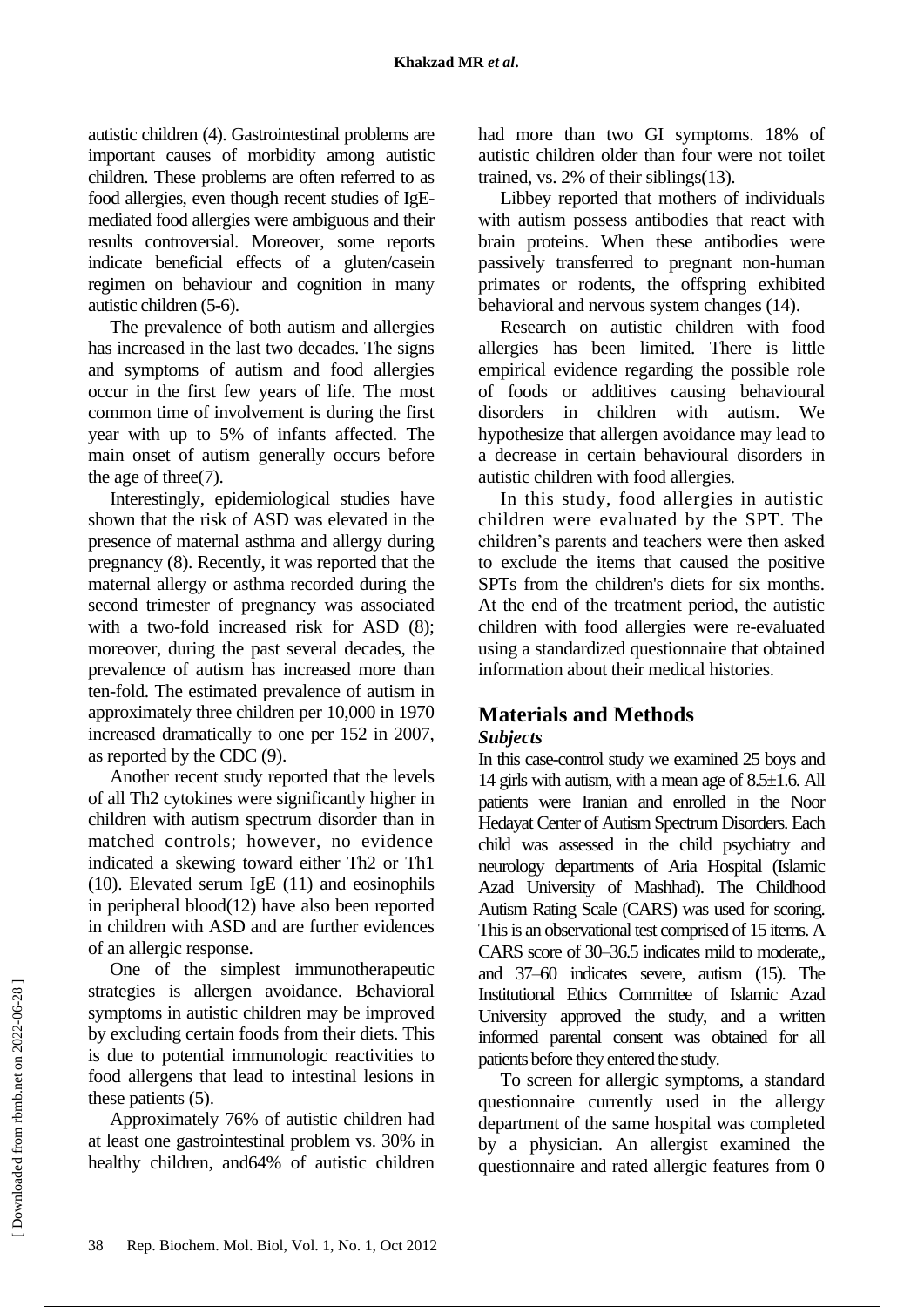to 3 (0: no suggestive symptoms in the family or patient, 1: symptoms in one or more family members, 2: symptoms in the patient, and 3: symptoms in both the family and patient). No autistic child had received immunosuppressive drugs in the six months before entry into the study, nor had any taken antihistamines within 10 days of the SPT.

Serum samples were collected and stored at −70 °C until assayed. Total serum IgE levels were measured using a commercially available ELISA Kit according to the manufacturer's instructions (Radim, PomeziaTerme, Italy). These were compared to previously-established normal values (cut off ≥155 IU/ml).

#### *Skin and in vitro testing*

The SPT was performed with ten common food allergens in Iran (Stallergene, France) using a lancet to puncture the skin. These included egg whites, oranges, peanuts, tomatoes, tuna fish, walnuts, aubergines, melons, grapes, and cow milk, and positive (histamine) and negative (saline-glycerine) controls. Reactions were evaluated 15-20 minutes post-puncture, with local wheal and flare responses indicating the presence of food-specific IgE antibodies. A mean wheal diameter of at least 3 mm greater than the negative control was considered positive.

#### *Behavior summarized evaluation (BSE) observation scores (parental and teacher observations)*

A single-blind design was used to obtain unbiased information from the parents and teachers. During the study, individual parent and teacher scores for each participant were obtained separately in questionnaire form in fifteen key behavioural areas (Table 1). Behavioural changes were scored using CARS. Such changes in three autistic children with positive SPTs were reported by the childrens' psychiatrists and speech behaviour therapists. Autistic children without food allergies (negative control) were evaluated monthly, and this group's mean CARS score after six months was not statistically significant. *Statistical analysis*

Data concerning mean age, gender, family history, and clinical signs and symptoms of autistic children were also obtained and analyzed using SPSS Version 18.

Chi-square 2-way test and Student's t-test were used to analyze qualitative and quantitative variables, respectively. For non-normal distributions, non-parametric procedures were applied. Linear models were used to perform multivariate analysis.  $AP$  value $< 0.05$  was considered significant.

#### **Results**

Three of 39 (7.7%) SPTs were positive. Two of the three children who tested positive were reactive to peanuts and the other one to both oranges and egg whites. The characteristics of participants with and without reported histories of allergic disease are presented in Table 1.

Total serum IgE levels were elevated in 56.4% of all subjects (mean =  $164\pm24.5$ ; the cut-off was  $\geq$ 155 IU/ml)). All patients with elevated serum IgE either had allergic symptoms or family members with allergic symptoms. In addition, the total serum IgE was elevated in the three SPT-positive children.

Based on the results of the questionnaires, 46.6% of the autistic children in the study's trial population had atopic allergies, with histories of bronchial asthma (3.3%), allergic rhinitis (30.0%), or food allergies (13.3%) (Table 1).

The mean score of the childrens' autistic behaviors decreased on CARS after both eight weeks and six months; however, the differences were not statistically significant (Fig. 1).



**Fig. 1.** The mean of childrens' autistic behaviors on CARS criteria after both eight weeks and six months of avoidance to certain foods.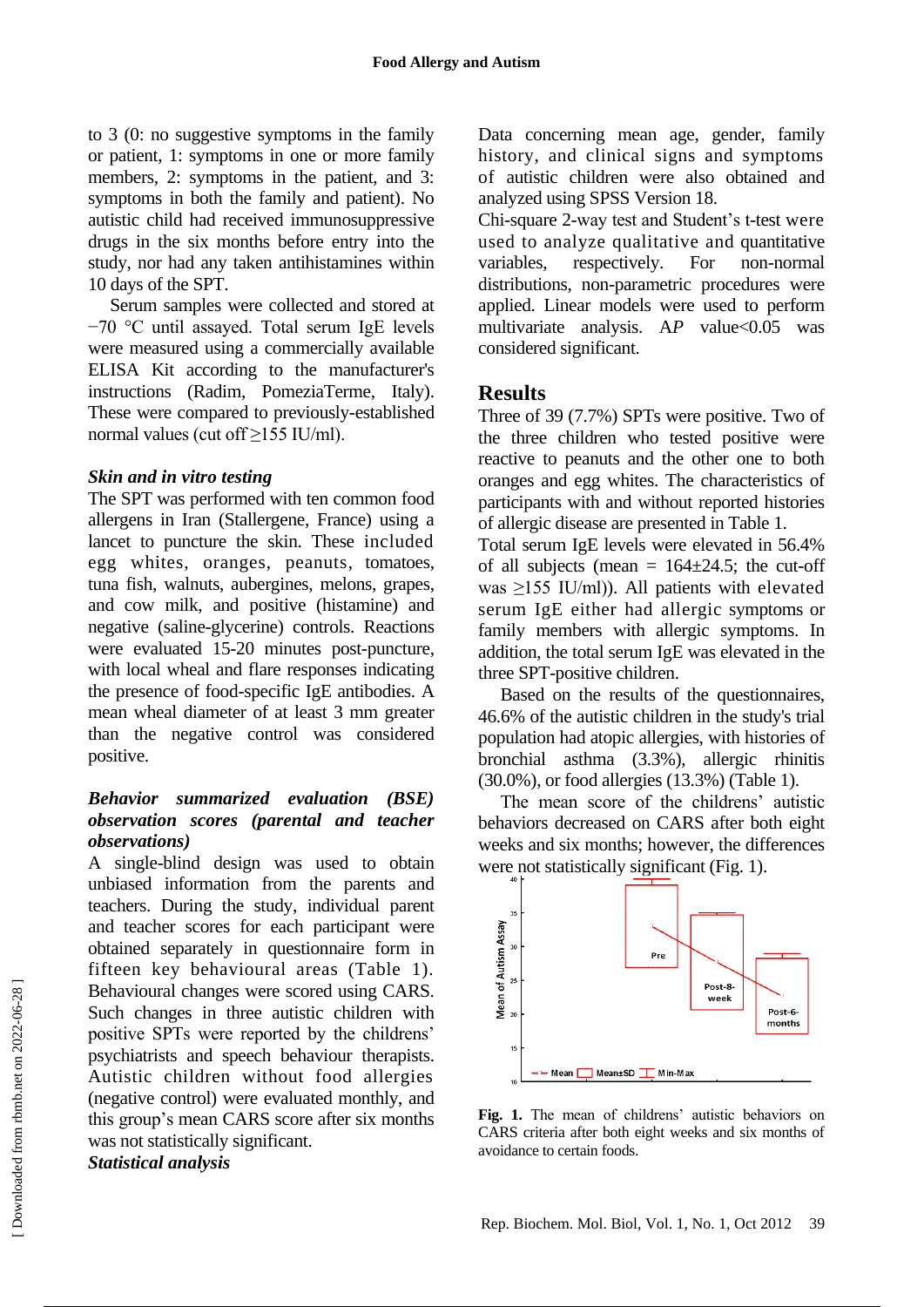### **Discussion**

Recent reports indicate that the prevalence of food allergies in children with autism was 14.0% vs. 3.5% in children without autism (16). Also, the prevalence of respiratory allergies in children with autism was 26.4% vs. 14.9% in children without autism (16). The prevalence of positive SPT in our study was 7.7%; however, another study reported the prevalence of positive SPT in children with autism to be 14.9% vs. 9.8% in healthy and non-atopic controls matched for age, race, and gender.

Gupta et al. reported increased serum IgE levels in children with ASD(11). Our results confirmed this report. Although we did not determine food-specific IgE levels, total serum IgE was elevated in 56.4% of all subjects. Interestingly, all three children with IgE levels above the cut-off had clinical histories of atopy.

Because autism is a multi-factorial disorder, allergy cannot be the lone etiologic factor responsible for its increased prevalence in the past20 years. We believe that food allergies, as well as environmental factors, may play a role in the increased prevalence of autism. The "hygiene hypothesis" proposed that during the neonatal period and early infancy, the peak period of immune system sensitization, cleaner environmental conditions in westernized countries vs. developing countries play a role in the increased the prevalence of asthma and atopic disorders in western countries (17).

Based upon the above, we propose that improved hygiene should be considered as an etiologic factor of autism as well as asthma. Surprisingly, maternal asthma or allergy that occurs during the second trimester of pregnancy is associated with a two-fold increased risk for ASD (8).

The nervous and immune systems communicate with each other through multiple neuroanatomical and secretory routes, as well as via molecular mechanisms. Imbalance of the neuroimmune axis can lead to pathophysiological changes associated with gastrointestinal diseases such as food allergies.

Based on the results of this study, we suggest that food allergy is a probable risk factor in autistic children.

**Table 1.** Descriptive characteristics, and prevalence of gastrointestinal symptoms in children with autism.

| Children with autism $(n=39)$                                                                                      |                                                                            |  |
|--------------------------------------------------------------------------------------------------------------------|----------------------------------------------------------------------------|--|
| Age                                                                                                                | $8.54 + 1.68$                                                              |  |
| Gender (Boys/Girls)                                                                                                | 25/14                                                                      |  |
| Intensity                                                                                                          |                                                                            |  |
| Mild/Moderate                                                                                                      | 24 (61.5%)                                                                 |  |
| Severe                                                                                                             | 15 (38.5%)                                                                 |  |
| Atopy (on Parental<br>questionnaire)<br>bronchial asthma<br>allergic rhinitis<br>food allergy<br>Total IgE (IU/ml) | 18 (46.1%)<br>$1(3.3\%)$<br>$12(30.0\%)$<br>$5(13.3\%)$<br>$164.5 + 152.8$ |  |
| Skin Prick Test (Positive)                                                                                         | 3(7.7%)                                                                    |  |

#### **Gastrointestinal symptoms**

| Diarrhea                                | $5(12.8\%)$  |  |
|-----------------------------------------|--------------|--|
| Constipation•                           | $18(46.1\%)$ |  |
| Gaseousness                             | 13(33.3%)    |  |
| Bloating                                | $8(20.5\%)$  |  |
| Abdominal pain                          | $0(0\%)$     |  |
| Reflux                                  | $5(12.8\%)$  |  |
| Stool impaction                         | $10(25.6\%)$ |  |
| Belching                                | $10(25.6\%)$ |  |
| Number of gastrointestinal symptoms per |              |  |

| child                 |             |  |
|-----------------------|-------------|--|
| No symptom            | 10(25.6%)   |  |
| One symptom           | $8(20.5\%)$ |  |
| Two symptoms          | 10(25.6%)   |  |
| Three symptoms        | $5(12.8\%)$ |  |
| Four or more symptoms | $5(12.8\%)$ |  |

Crosstalk between the immune and the nervous systems may play a prominent role in the etiology of autism. Barbara et al. reported that mast cell mediators, including histamine and proteases, activate the sensitivity of neurons (18). In addition, arrays of released inflammatory mediators, such as histamine, serotonin, cytokines, and proteases, and newlysynthesized mediators, such as leukotrienes, thromboxanes, and prostaglandins, may interfere with the hyperactivity of functional neurons, leading to gut myoelectric activity alterations via effects on nerve endings. Furthermore, Ait-Belgnaoui et al. (19) demonstrated in animal models that stress increases intestinal permeability to macromolecules (19), and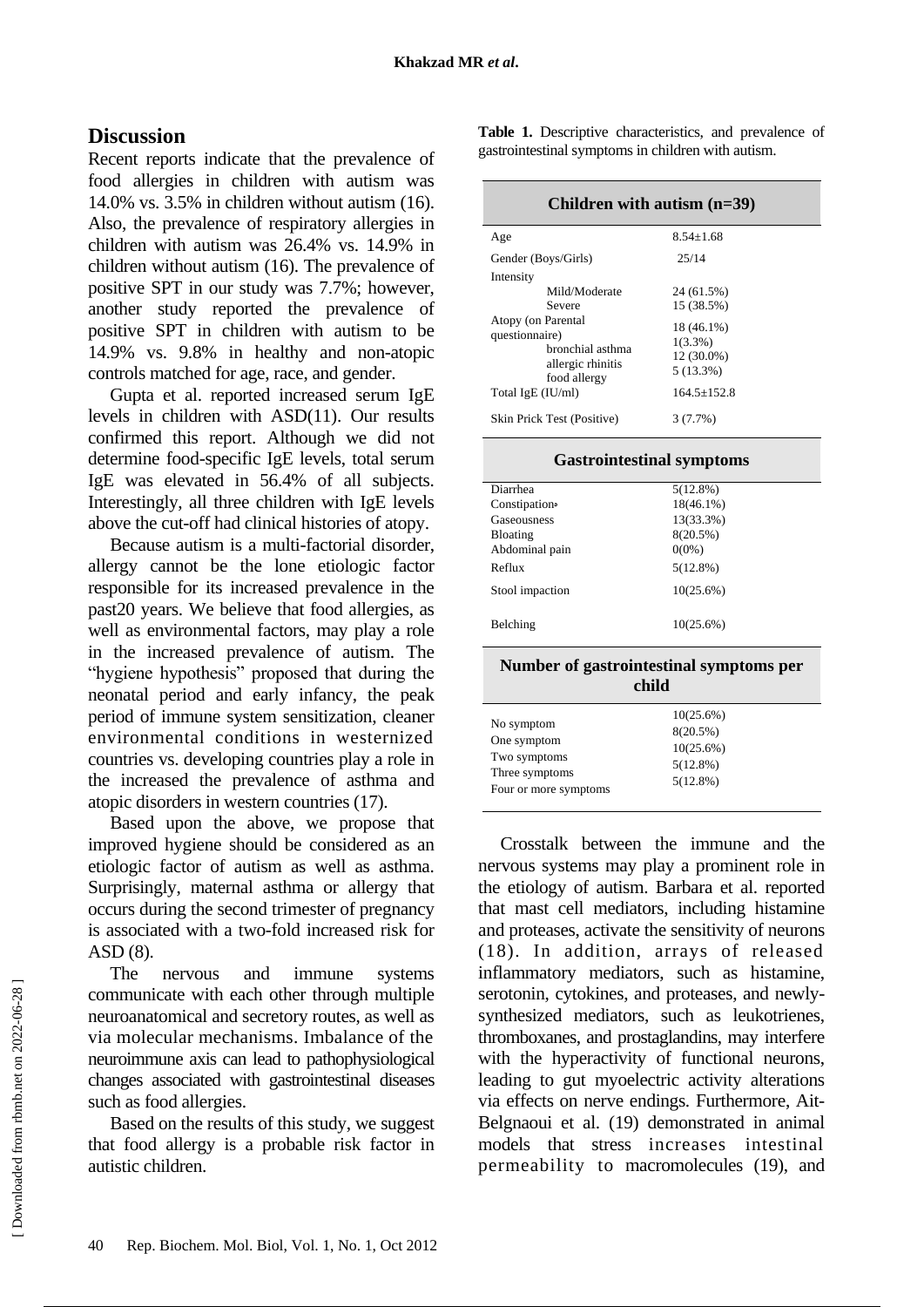Casanova reported that leaky gut in humans is a possible culprit of neurologic stress-like migraine in autistic children via the same mechanism (20).

Here we report the results of a case-control study of evaluation of SPT in children with ASD. In this study, exclusion of certain foods resulted in positive effects on these childrens' behaviors, but inherent methodological problems may affect interpretation of the results. First, parents and teachers were not blinded to the intervention, and this may have influenced their responses to the CARS criteria; thus, we suggest a double-blind study might give less biased results than those presented here.

In summary, we propose that food allergens may alter the behaviour of autistic children by deregulating immune system responses. The mechanism by which food allergens affect the nervous system is another important issue yet to be described. Thus, we believe that better understanding of cellular and molecular mechanisms between food allergies and other nervous system disorders such as autism will lead to new risk factor discoveries and therapeutic strategies.

#### **References**

1. Hughes JR. A review of recent reports on autism: 1000 studies published in 2007. Epilepsy Behav. 2008 Oct;13(3):425-37.

2. Korvatska E, Van de Water J, Anders TF, Gershwin ME. Genetic and immunologic considerations in autism. Neurobiol Dis. 2002 Mar: 9(2): 107-25.

3. Metcalfe DD. Immune mechanisms in food allergy. Clin Exp Allergy. 1991 Jan;21 Suppl 1:321-4.

4. Bakkaloglu B, Anlar B, Anlar FY, Oktem F, Pehlivanturk B, Unal F, et al. Atopic features in early childhood autism. Eur J Paediatr Neurol. 2008 Nov;12(6):476-9.

5. Knivsberg AM, Reichelt KL, Hoien T, Nodland M. A randomised, controlled study of dietary intervention in autistic syndromes. Nutr Neurosci. 2002 Sep;5(4):251-61.

6. Millward C, Ferriter M, Calver S, Connell-Jones G. Gluten- and casein-free diets for autistic

Finally, we believe that food allergy plays an important role in the pathophysiology of autism because, in some cases, clinical hypersensitivity reactions resulted when certain foods were eaten by autistic children.This evidence suggests a role for neuroimmune mechanisms in the pathophysiology of autism.

It is not clear whether food allergies in children with autism actually play a role in the disease. It is our hope that the hypothesis proposed in this report will promote the study of the etiology of autism. Further research is needed to identify food allergens and determine how these could affect behavioural changes in autism.

#### **Acknowledgements**

This manuscript was prepared by six co-authors (M. R. Khakzad, M. Javanbakht, A. Soltanifar, M. Hojati, M. Delgosha, and M. Meshkat). Each co-author made substantial contributions to the paper's conception and design, assisted in the analysis and interpretation of data, and provided critically important input in the creation of the final written manuscript.

spectrum disorder. Cochrane Database Syst Rev. 2004(2):CD003498.

7. Lord C, Cook EH, Leventhal BL, Amaral DG. Autism spectrum disorders. Neuron. 2000 Nov;28(2):355-63.

8. Croen LA, Grether JK, Yoshida CK, Odouli R, Van de Water J. Maternal autoimmune diseases, asthma and allergies, and childhood autism spectrum disorders: a case-control study. Arch Pediatr Adolesc Med. 2005 Feb;159(2):151-7.

9. Rice C. Prevalence of Autism Spectrum Disorders. 56. 2007;SS01:12-28.

10. Molloy CA, Morrow AL, Meinzen-Derr J, Schleifer K, Dienger K, Manning-Courtney P, et al. Elevated cytokine levels in children with autism spectrum disorder. J Neuroimmunol. 2006 Mar; 172(1-2): 198-205.

11. Gupta S, Aggarwal S, Heads C. Dysregulated immune system in children with autism: beneficial effects of intravenous immune globulin